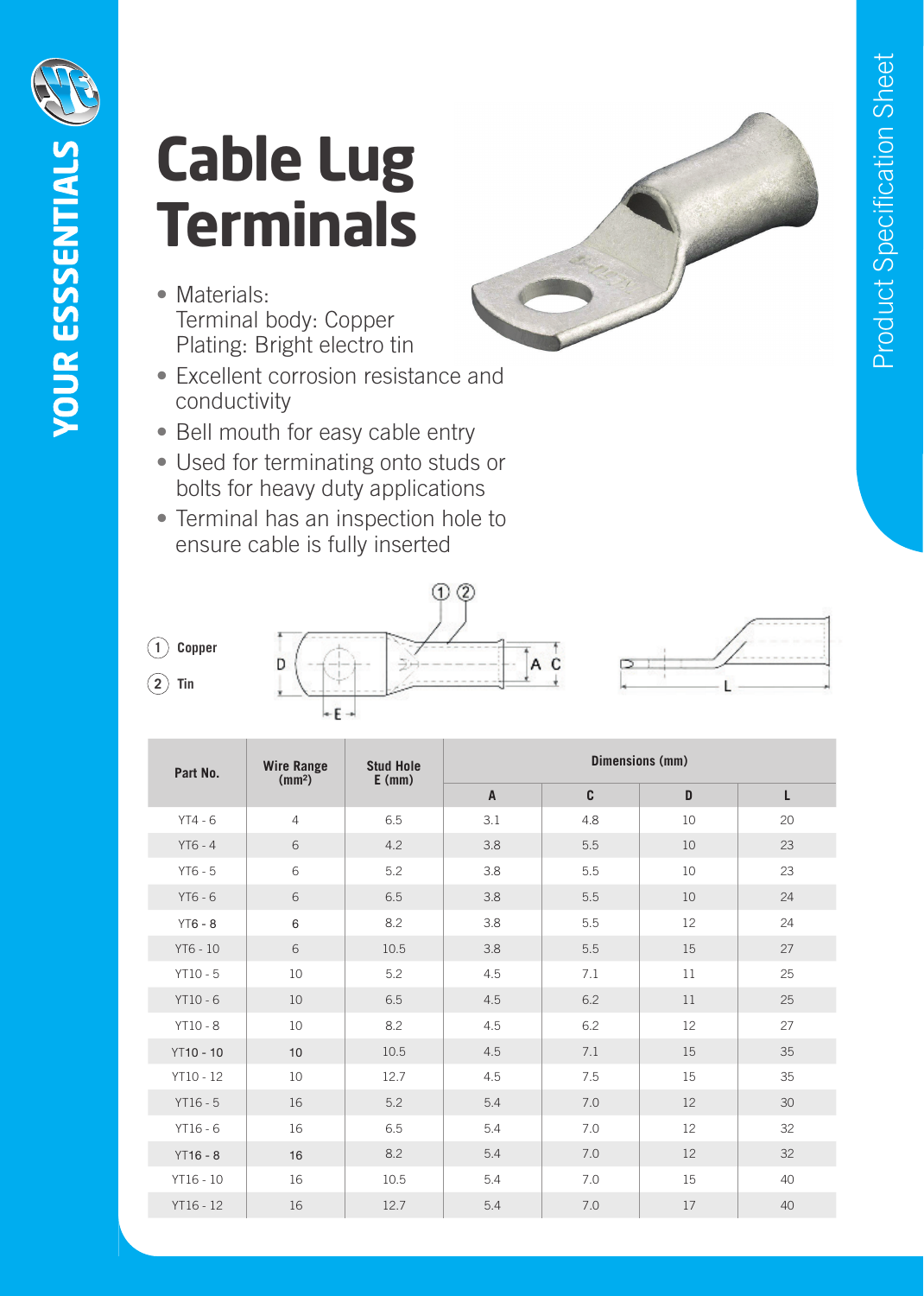| Part No.   | <b>Wire Range</b><br>(mm <sup>2</sup> ) | <b>Stud Hole</b><br>$E$ (mm) | <b>Dimensions (mm)</b> |      |        |    |  |
|------------|-----------------------------------------|------------------------------|------------------------|------|--------|----|--|
|            |                                         |                              | A                      | C    | D      | L  |  |
| $YT25 - 6$ | 25                                      | 6.5                          | 6.8                    | 8.8  | 13     | 30 |  |
| $YT25 - 8$ | 25                                      | 8.2                          | 6.8                    | 8.8  | 13     | 30 |  |
| YT25 - 10  | 25                                      | 10.5                         | 6.8                    | 8.8  | 15     | 30 |  |
| YT25 - 12  | 25                                      | 12.7                         | 6.8                    | 8.8  | 16     | 30 |  |
| $YT35 - 6$ | 35                                      | 6.5                          | 8.2                    | 10.2 | 16     | 35 |  |
| YT35 - 8   | 35                                      | 8.2                          | 8.2                    | 10.2 | 16     | 35 |  |
| YT35 - 10  | 35                                      | 10.5                         | 8.2                    | 10.2 | 16     | 35 |  |
| YT35 - 12  | 35                                      | 12.7                         | 8.2                    | 10.2 | 18     | 42 |  |
| YT50 - 6   | 50                                      | 6.5                          | 9.5                    | 12.0 | 18     | 49 |  |
| $YT50 - 8$ | 50                                      | 8.2                          | 9.5                    | 12.0 | 18     | 43 |  |
| YT50 - 10  | 50                                      | 10.5                         | 9.5                    | 12.0 | 18     | 43 |  |
| YT50 - 12  | 50                                      | 12.7                         | 9.5                    | 12.0 | 20     | 43 |  |
| YT50 - 14  | 50                                      | 14.7                         | 9.5                    | 12.0 | 21     | 43 |  |
| YT50 - 16  | 50                                      | 17.0                         | 9.5                    | 12.0 | 21     | 43 |  |
| YT70 - 6   | 70                                      | 6.5                          | 11.2                   | 14.5 | 21     | 50 |  |
| YT70 - 8   | $70\,$                                  | 8.2                          | 11.2                   | 14.5 | 21     | 50 |  |
| YT70 - 10  | 70                                      | 10.5                         | 11.2                   | 14.5 | 21     | 50 |  |
| YT70 - 12  | 70                                      | 12.7                         | 11.2                   | 14.5 | 21     | 50 |  |
| YT70 - 14  | 70                                      | 14.7                         | 11.2                   | 14.5 | 22     | 50 |  |
| YT70 - 16  | 70                                      | 17.0                         | 11.2                   | 14.5 | 26     | 57 |  |
| YT95 - 8   | 95                                      | 8.2                          | 13.5                   | 17.0 | 25     | 60 |  |
| YT95 - 10  | 95                                      | 10.5                         | 13.5                   | 17.0 | 25     | 55 |  |
| YT95 - 12  | 95                                      | 12.7                         | 13.5                   | 17.0 | 25     | 55 |  |
| YT95 - 14  | 95                                      | 14.7                         | 13.5                   | 17.0 | 25     | 55 |  |
| YT95 - 16  | 95                                      | 17.0                         | 13.5                   | 17.0 | 25     | 55 |  |
| YT120 - 8  | 120                                     | 8.2                          | 15.0                   | 19.0 | 28     | 60 |  |
| YT120 - 10 | 120                                     | 10.5                         | 15.0                   | 19.0 | 28     | 60 |  |
| YT120 - 12 | 120                                     | 12.7                         | 15.0                   | 19.0 | 28     | 60 |  |
| YT120 - 14 | 120                                     | 14.7                         | 15.0                   | 19.0 | 28     | 60 |  |
| YT120 - 16 | 120                                     | 17.0                         | 15.0                   | 19.0 | 28     | 60 |  |
| YT150 - 8  | 150                                     | 8.4                          | 16.5                   | 21.0 | $30\,$ | 69 |  |
| YT150 - 10 | 150                                     | $10.5\,$                     | 16.5                   | 21.0 | 30     | 69 |  |
| YT150 - 12 | 150                                     | 12.7                         | 16.5                   | 21.0 | 30     | 69 |  |
| YT150 - 14 | 150                                     | 14.7                         | 16.5                   | 21.0 | 30     | 69 |  |
| YT150 - 16 | 150                                     | 17.0                         | 16.5                   | 21.0 | 30     | 69 |  |
| YT150 - 20 | 150                                     | 21.0                         | 16.5                   | 21.0 | $30\,$ | 69 |  |
| YT185 - 10 | 185                                     | $10.5\,$                     | 18.5                   | 23.0 | 34     | 78 |  |
| YT185 - 12 | 185                                     | 12.7                         | 18.5                   | 23.0 | 34     | 78 |  |
| YT185 - 14 | 185                                     | 14.7                         | 18.5                   | 23.0 | $34\,$ | 78 |  |